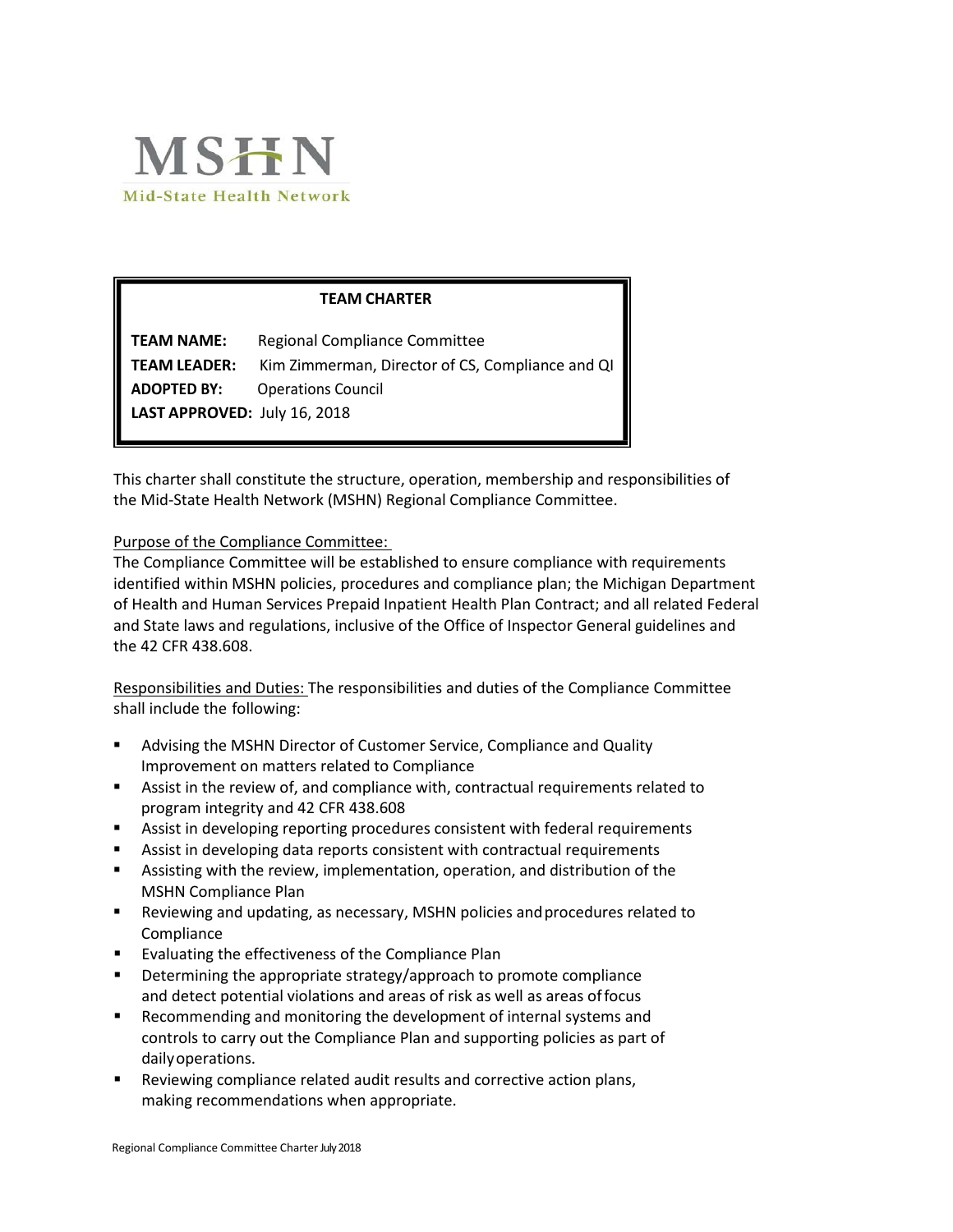Assisting in development and implementation of compliance related training.

### Decision-Making Context and Scope:

General Decision-Making Process: Consensus shall be the primary mode of decision making and efforts shall be made to extend dialogue and gather information toward consensus to the extentpossible.

Should consensus not be achieved, any member of the Compliance Committee may call for a vote of the members. A vote of the body is not binding on the MSHN Director of Customer Service, Compliance and Quality Improvement, rather it is used to further inform as to the strength of the member's position on the subject. Any decision made subsequent to a vote of the Compliance Committee, including any items referred to the MSHN Operating Council (OC) or the MSHN Compliance Committee, shall reflect both the majority and minority opinions on that matter. The Director of Customer Service, Compliance and Quality Improvement shall inform the appropriate individuals/groups of the final decision/recommendation before further action istaken.

## Defined Goals, Monitoring, Reporting and Accountability

The Compliance Committee shall establish metrics and monitoring criteria to evaluate progress:

• As defined in the Compliance Plan

#### Membership

- a. CMHSP designees become members of the Compliance Committee through appointment by their respective CEO or Executive Director.
- b. Membership shall be representative of the MSHN Region with each CMHSP having onevote.
- c. Alternates may attend and speak with the power granted by their appointed CMHSP member.
- d. Others in attendance are by invitation (not regularly attending), should have a clearly defined purpose for attendance, are not intended to offer commentary on other agenda topics, and shall be excused when they have completed their purpose for meeting attendance. Subject matter expert (SME) may be invited by the Compliance Committee for a specific agenda topic and shall only participate during the related topic.

#### Roles and Responsibilities

- a. Chairperson Prepares the agenda, runs the meeting and maintains order; serves as the point of contact for the committee; is accountable for representing the committee and making reports on behalf of the committee.
- b. Recorder –The recorder shall capture discussions, problem solving and planning of the committee in an unbiased manner and shall prepare minutes following eachmeeting.
- c. Member An appointed participant of the committee selected based on content/process expertise/interest or customer/supplierrepresentation.
- d. Subject Matter Experts (SME's) Individuals may participate in a council/committee meeting for the purpose of providing information, consultation, etc. Participation as a subject matter expert does not constitute authority to participate in decision making. Subject matter experts should typically leave once their expressed purpose is complete.